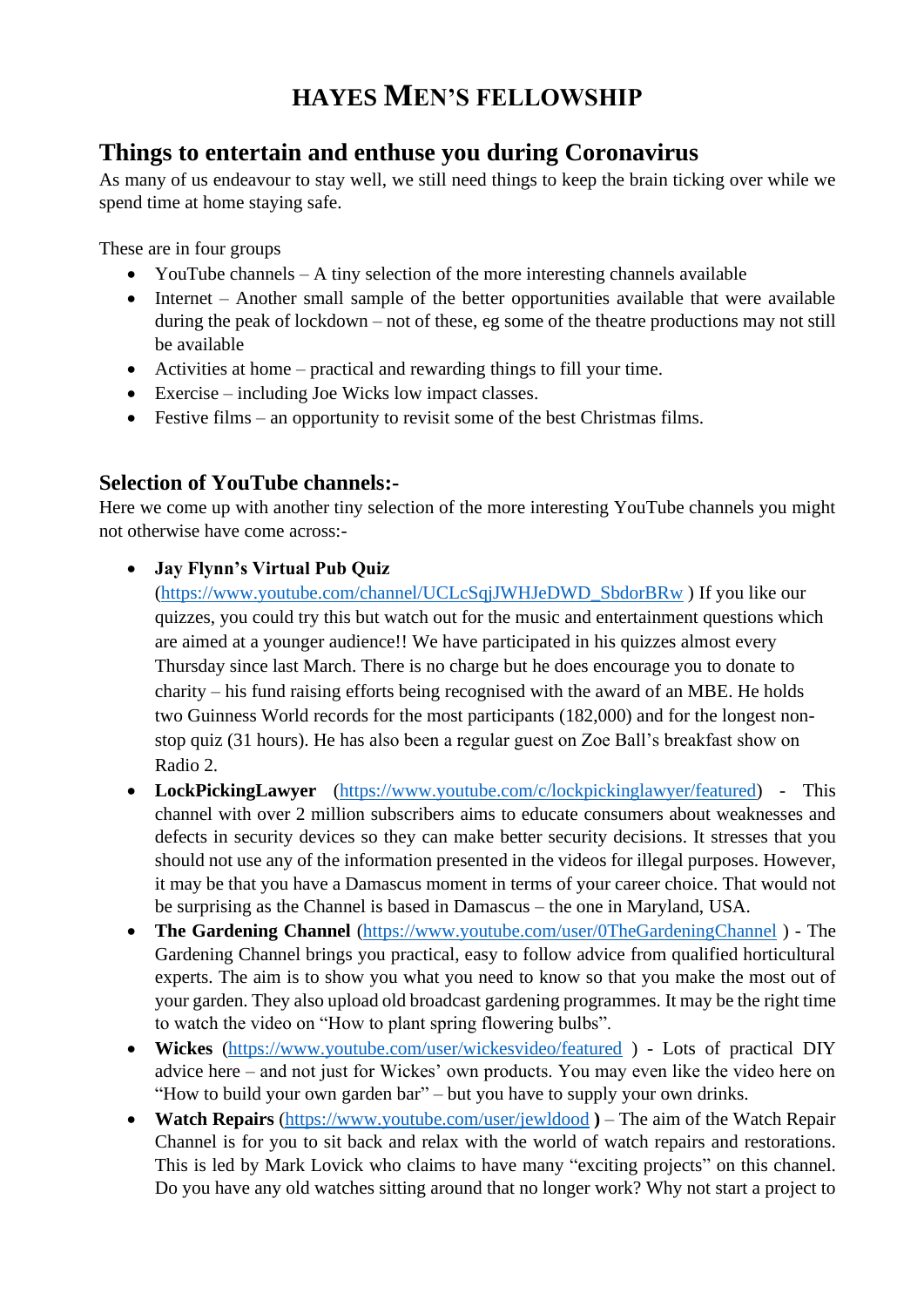get them back in working order with snappily titled videos like "OMEGA WATCH RESTORATION - A Classic 1960s Mechanical Watch Service & Repair Tutorial".

- **Bridge Channel** [\(https://www.youtube.com/channel/UCOaZnFbFH1OlbhVm25z4rLQ](https://www.youtube.com/channel/UCOaZnFbFH1OlbhVm25z4rLQ) **)**  Run by Peter Hollands, an Australian Bridge professional. This channel offers tips on playing and memory techniques as well as games with videos uploaded every Tuesday, Thursday, Friday. Try "calculating the opponents move" and many more.
- **Photography** [\(https://www.youtube.com/channel/UCkJld-AoXurbT2jDnfM8qiA](https://www.youtube.com/channel/UCkJld-AoXurbT2jDnfM8qiA) ) Nigel Danson is a British landscape photographer who invites you to follow his adventures taking beautiful landscape pictures in the UK and US. His stated aim is to inspire viewers with landscape photography tips and techniques. You can follow his journey photographing landscapes from all over the UK (The Lake District, Peak District, Snowdonia and Yorkshire) and US (California, San Francisco, Tahoe and Yosemite). Why not try his tips in "7 Steps that had the biggest impact on my photography".
- **TED Talks** [\(https://www.youtube.com/user/TEDtalksDirector](https://www.youtube.com/user/TEDtalksDirector) ) This channel was founded in 1984, with TED standing for "Technology, Entertainment, and Design". They are known for their concentrated (ie no more than 18 minutes) but accessible lectures on a myriad of topics. They benefit from some very high profile speakers, eg Bill Gates "Mosquitoes, Malaria and Education".
- **Big Think** [\(https://www.youtube.com/channel/UCvQECJukTDE2i6aCoMnS-Vg](https://www.youtube.com/channel/UCvQECJukTDE2i6aCoMnS-Vg) ) This is considered to be one of the best sources of interviews and mini-lectures on stimulating topics and ideas eg the universe in a nutshell by Michio Kaku.
- The B1M [\(https://www.youtube.com/channel/UC6n8I1UDTKP1IWjQMg6\\_TwA](https://www.youtube.com/channel/UC6n8I1UDTKP1IWjQMg6_TwA)) Host and founder of this channel, Fred Mills, takes you on a tour of some of the biggest and most interesting building projects on the planet. The videos are from around the world and most are under 10 minutes. But for something with more local interest try "Inside Big Ben's Makeover".
- **Easy Languages** [\(https://www.youtube.com/user/magauchsein](https://www.youtube.com/user/magauchsein) ) If you have had enough of Lockdown lingo and want to try somebody else's lingo instead, this is the place to go. The channel records interviews in many countries and subtitles them in both the local language and English to help you learn both the language and some of the local culture. For some humour as well why not try "7 More Things Not To Do in Germany".
- **Great Big Story** [\(https://www.youtube.com/channel/UCajXeitgFL-rb5-gXI-aG8Q](https://www.youtube.com/channel/UCajXeitgFL-rb5-gXI-aG8Q)) This is an offshoot of CNN based in New York and London that produces short films and microdocumentaries from 100 countries around the world about culture, inventions, science and politics! You can try a range from "What breakfast is like around the world" to "Building a prosthetic arm from Lego".
- **The Tim Traveller** [\(https://www.youtube.com/results?search\\_query=the+tim+traveller](https://www.youtube.com/results?search_query=the+tim+traveller) ) Tim is a Briton who produces eccentric travelogues**.** When we cannot travel ourselves, why not share some of Tim's experiences. You could see the forgotten underground seashell temple in Margate of all places or the Monster Excavators Digging The Biggest Hole In Europe in Hambach, Germany.

**Internet based opportunities** (these **were** available but may not all still be on the internet):-

• **Chelsea Flower Show** – the Chelsea Flower Show this year had to be cancelled but if you missed seeing it you can revisit the BBC's coverage with highlights from previous years and various interviews. You may need a BBC account to access this site. <https://www.bbc.co.uk/programmes/b007lyhs>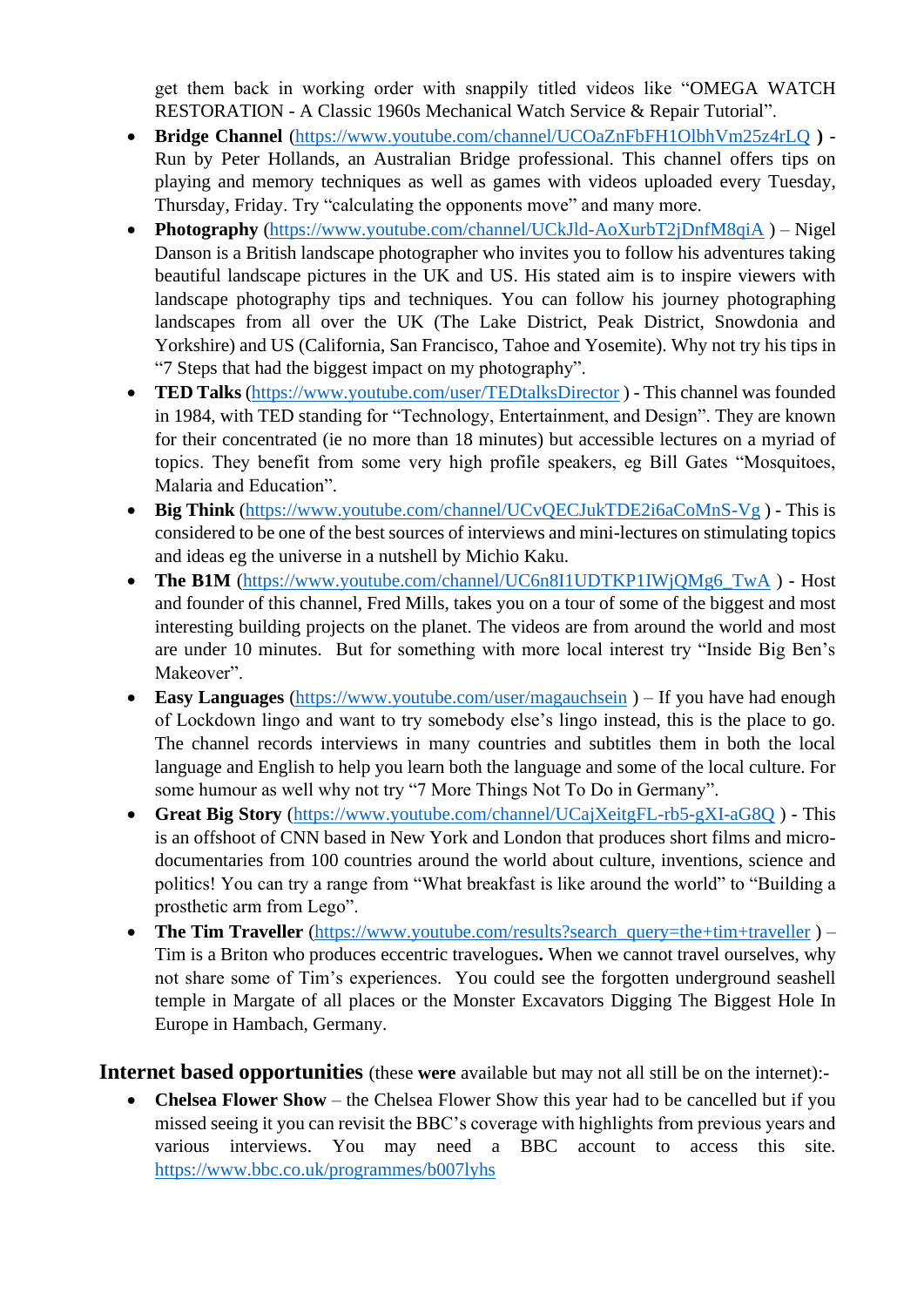- Keukenhof Gardens These beautiful Gardens in the Netherlands are offering a 360° tour as the gardens are currently closed.<https://www.youtube.com/watch?v=GUeI2iINhpY>
- **Château de Villandry** amongst the most beautiful gardens in the world, Château de Villandry in the Loire region of France now offers a virtual tour. <https://www.chateauvillandry.fr/en/explore/an-overview-of-villandry/virtual-tour/>
- **ZSL London Zoo** Bringing the Zoo to us during lockdown, this offers webcams, animal antics and zookeeper interviews.<https://www.zsl.org/zsl-london-zoo/virtual-london-zoo>
- **Chester Zoo** The most visited zoo in the country and featured regularly on TV. On their home page look at "Things to Zoo at home" and click on "Watch our virtual zoo". <https://www.chesterzoo.org/>
- **Taronga Zoo** Australia's premier Zoo offering views over Sydney's amazing harbour has set up Taronga TV to keep wildlife fans happy during lockdown with a similar range of facilities to ZSL. But with the time difference, their webcams offer the novelty of live coverage of nocturnal creatures during our day time!<https://taronga.org.au/taronga-tv>
- **Glyndebourne Opera** video streaming of performances recorded in East Sussex operas available change periodically - <https://www.glyndebourne.com/on-screen/>
- **Berlin Philharmonic** Classical Music video streaming with a redeemable voucher which gives free access to their extensive archive - <https://www.digitalconcerthall.com/en/home>
- **Guggenheim Museum, New York** Online access to their collection <https://www.guggenheim.org/collection-online>
- **Rijksmuseum, Amsterdam** A variety of art works and articles to view <https://artsandculture.google.com/partner/rijksmuseum>
- **Uffizi Gallery Florence** A variety of art works and articles to view <https://artsandculture.google.com/partner/uffizi-gallery?hl=en>
- **British Museum** Brilliant virtual tour of hundreds of artifacts in the British Museum identified by timeline, region or theme, each with pictures and explanations (in addition to Curators Corner below) - <https://britishmuseum.withgoogle.com/>
- **English Heritage** For many of their properties there is a history and virtual tour, eg for Stonehenge and Dover Castle - <https://www.english-heritage.org.uk/visit/>
- **National Theatre** Live streaming of a different performance each week <https://www.nationaltheatre.org.uk/nt-at-home>
- **Shakespeare plays** Clips from the RSC at [https://www.rsc.org.uk/education/teacher](https://www.rsc.org.uk/education/teacher-resources/online-performances)[resources/online-performances](https://www.rsc.org.uk/education/teacher-resources/online-performances) or at The show must go on <https://www.youtube.com/watch?v=KOAHj4ANGKw&t=3327s>
- **Royal Opera House –** Our house to your house series with regular changes <https://www.youtube.com/user/RoyalOperaHouse>
- **British Museum** Curators Corner videos which also change each week <https://www.youtube.com/user/britishmuseum>
- **Science Museum** Virtual tours etc<https://www.youtube.com/user/sciencemuseum>
- **National Trust** Regular podcasts available from the National Trust <https://www.nationaltrust.org.uk/features/listen-to-podcasts-from-the-national-trust>

### **Activities around your home:-**

• Have you revisited your photo albums either to sort them out or to remind you of the times before lockdown? Do you have digital photos on phones or cameras that you would like to organise or to be printed? Rather than just a traditional album, would you like to create a glossy bound photobook of the type available from Photobox and others??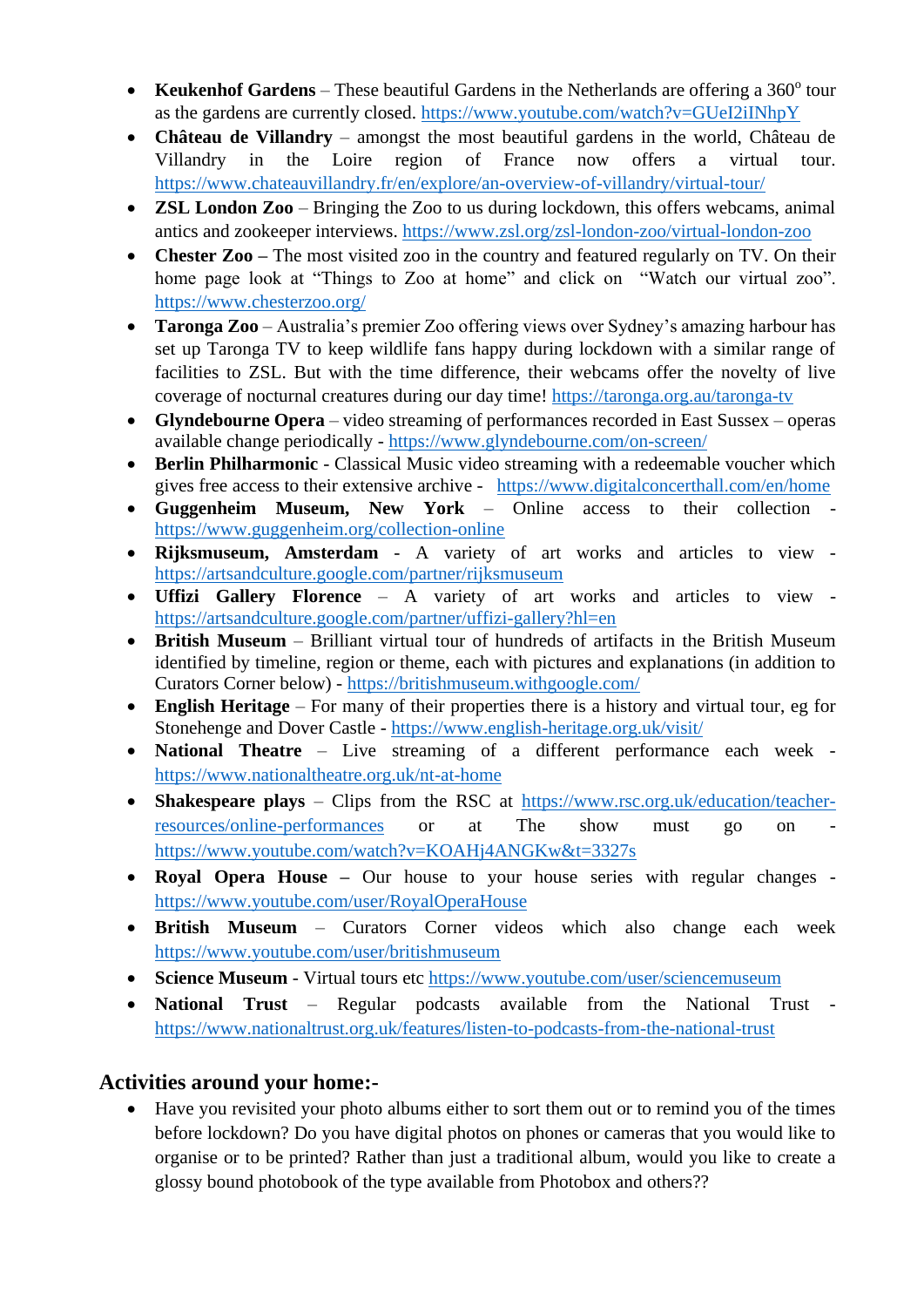- Have you sorted out your shed, greenhouse or your garage recently? Can you find the things you need? Is there too much clutter? Are there old tools you no longer need that could go to a charity like Tools with a Mission (www.twam.uk/)??
- Have you seen "Who do you think you are" on the TV? Have you researched your own family history online with Ancestry etc. Or have you written down your own family memories or your family history to help others??
- Have you sorted out the loft or the spare room (or wherever things go in your house that you are not sure what to do with!). Have you got things you really do not need any more? Do you still have things at your house that belong to your offspring – and that they should now be taking care of??
- Could you "spring clean" your paperwork? Have you got bills and bank statements etc going back years, well now is the opportunity to sort them out??
- Do you have hobbies you could revisit or ones you always fancied that you now have time to start? Stamp albums you used to love, or model trains??
- Revisit your bookshelves which books have you not read yet? Which ones are well worth reading again??
- Your own Repair Shop the BBC Repair Shop programme is filmed at the Weald and Downland Museum which we now won't be visiting until July **2021**. Do you have a cherished item that is looking a little sad – a family heirloom or something that has special memories. Why not have a go at restoring the item to its former glory  $-$  it can be very satisfying!

## **Exercise**

- It is cold outside at the moment but, if you can, it really is good for you to get some exercise and some fresh air. The buds are forming and there are snowdrops out already. But take care as the fallen and wet leaves can be slippery.
- Or try Joe Wicks for Seniors (on Youtube at <https://www.youtube.com/watch?v=PWic8ckZ1q0> ) for 10 to 15 minute low impact exercises. There id a range of different exercises, including some seated. But beware of the normal Joe Wicks exercises – unless you are very fit already!!

# **Festive Films**

Christmas is well behind us but you may wish to revisit this period of festive cheer by indulging in some of seasons best and most uplifting films. So here are ten you may like to look out for:-

- **The Santa Clause (1994)** When Scott Calvin accidentally kills Santa Claus he is expected to take his place. He refuses at first but then he physically morphs into Santa in front of his disbelieving ex-wife. A trip to the North Pole follows.
- **Miracle on 34th Street (1947 and 1994) -** The ultimate in cuddly Christmas afternoon film, in which Kris Kringle, who must prove he is in fact Santa Claus – not least to a young girl who has lost the true meaning of Christmas. Your choice of 1947 original, with Natalie Wood, or the 1994 remake, with Dickie Attenborough.
- **It's a Wonderful Life (1946)** Tinged with magical passages, buckets of good will and an alternate plotline with the disturbing kick of a "Black Mirror" episode, this tribute to the efforts of a small-town do-gooder cements the idea of Christmas as a time for giving.
- **Elf (2003)** This comedy is about a guileless giant elf searching for his father in New York, but the film is not just about humour. There is an abundance of heart and soul in the way the story cherishes holiday cheer; this is one modern Christmas film that is genuinely sweet.